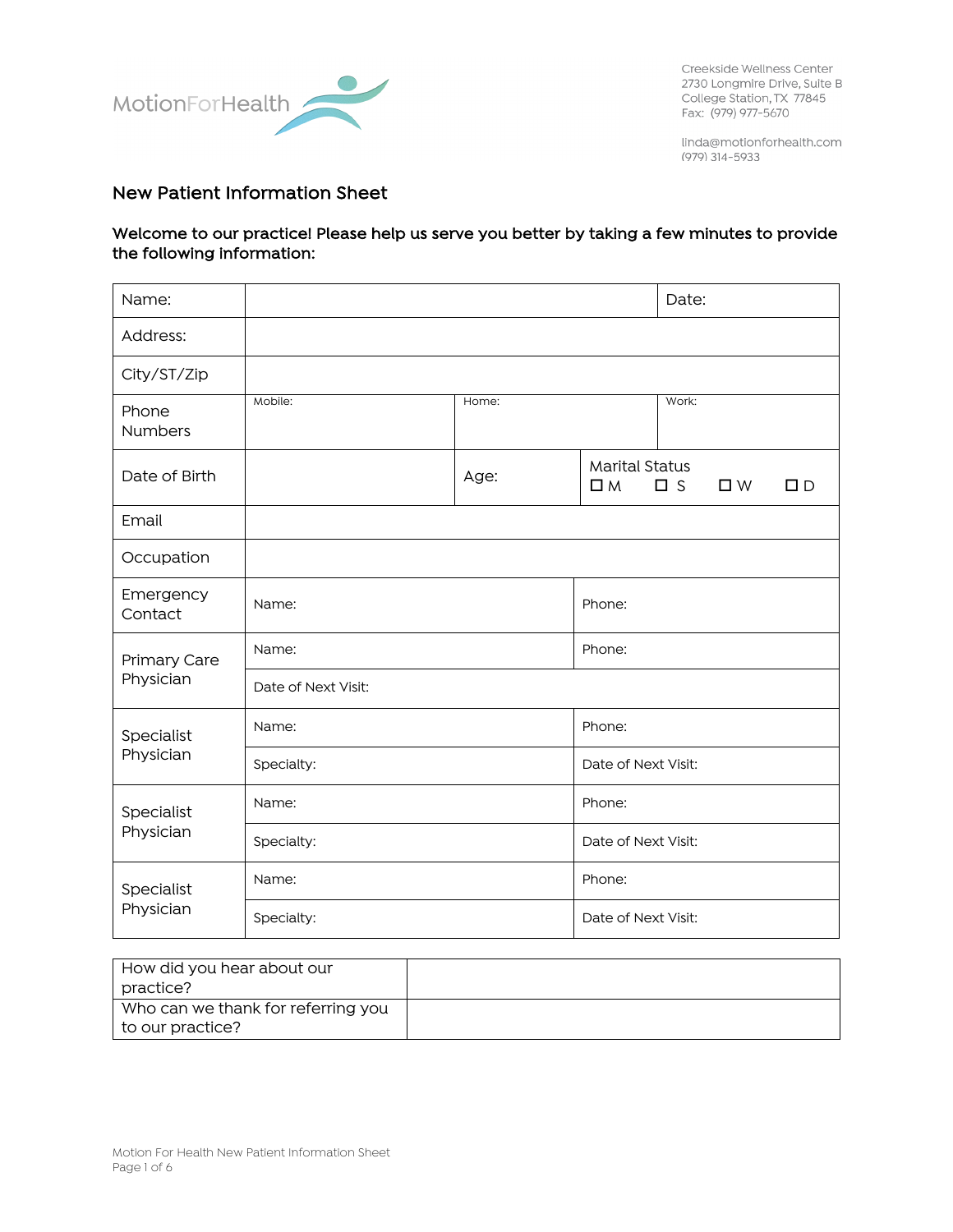The following information on these next pages is very important in our evaluation process. Please complete as specifically as possible to provide us with a clear picture of your present symptoms, pain, challenges, and functional status.

| What is the primary issue that brings you in today?                                            | Please shade in areas where you have<br>pain, discomfort, or tension |
|------------------------------------------------------------------------------------------------|----------------------------------------------------------------------|
| Do you have any secondary concerns or<br>problems?                                             |                                                                      |
| Because of these problems, what are you now<br>having difficulty with?                         | W                                                                    |
| Are you currently experiencing pain as a result of<br>these symptoms? If yes, what is it like? | 111                                                                  |
| When did your symptoms begin? (Date)                                                           |                                                                      |

## Please rate your pain:

| Rate your pain in the last          |                     | $NO$ PAIN = 0.<br><b>WORST PAIN = 10</b> |
|-------------------------------------|---------------------|------------------------------------------|
| 24-72 hours using the 0-10 scale,   | At its worst        |                                          |
| where 0 is no pain, and 10 is the   | At its best         |                                          |
| worst possible pain.                | At present          |                                          |
|                                     | At night (sleeping) |                                          |
| At what time of day are your        |                     |                                          |
| symptoms the worst?                 |                     |                                          |
| At what time of day are your        |                     |                                          |
| symptoms the best?                  |                     |                                          |
| What activities increase your pain? |                     |                                          |
|                                     |                     |                                          |
|                                     |                     |                                          |
|                                     |                     |                                          |
| What activities decrease your pain? |                     |                                          |
|                                     |                     |                                          |
|                                     |                     |                                          |
|                                     |                     |                                          |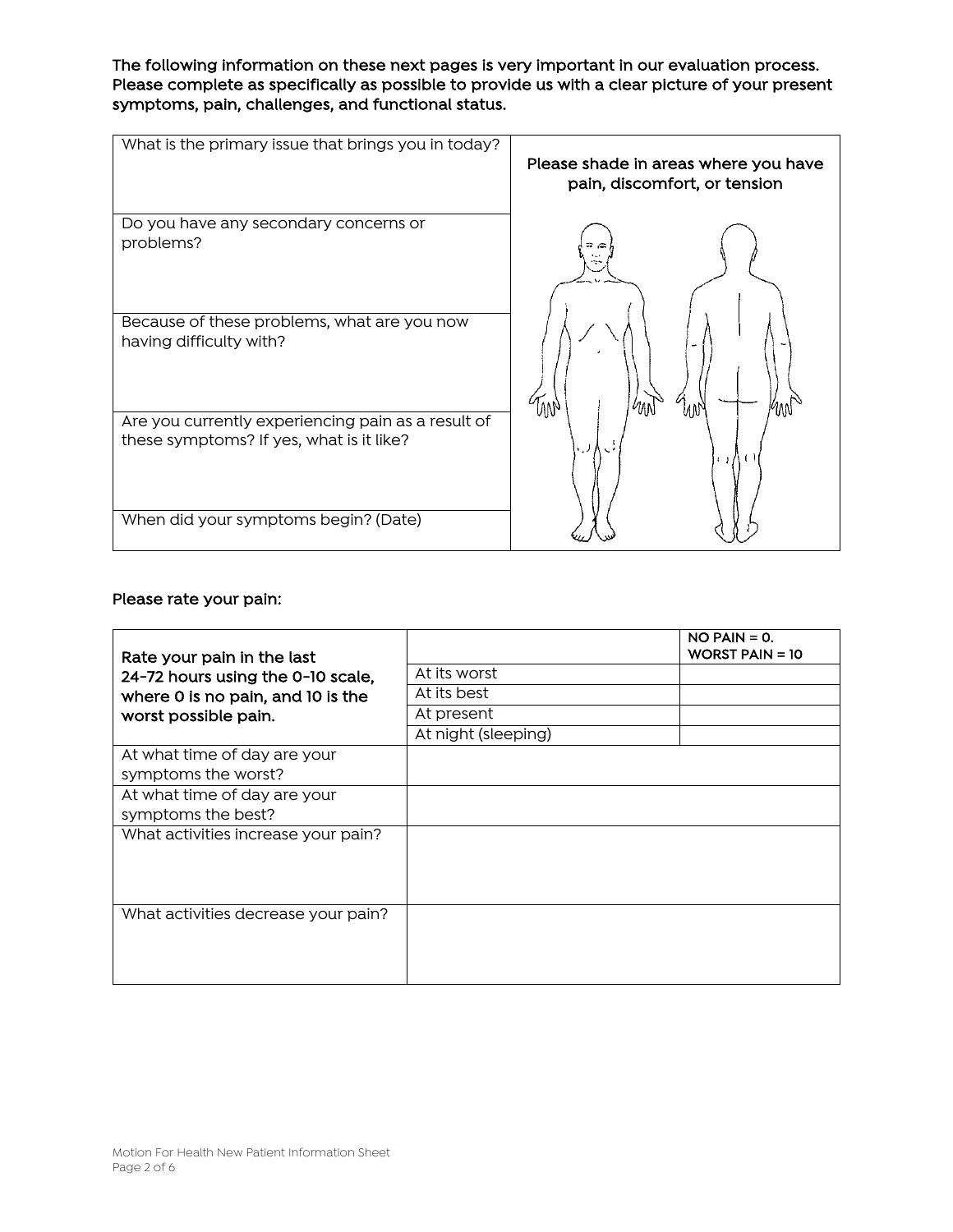#### What other types of treatment have you had for this problem? (Please check all that apply.)

| Massage<br><b>Myofascial Release</b>                        | Bodywork<br>Chiropractic                 | Physical Therapy<br>Surgery                                                                       |
|-------------------------------------------------------------|------------------------------------------|---------------------------------------------------------------------------------------------------|
| What other medical conditions have you had or have now?     |                                          |                                                                                                   |
| <b>Diabetes</b><br>Varicose Veins                           | Lung Disease<br>Neurological<br>Problems | Weight Change<br>Pregnancy                                                                        |
| $D_{\text{max}}$ . $\ldots$ . $\pm 1$ . $\Gamma$ . $\ldots$ | Osta su sussis                           | $\lambda$ is a set of $\lambda$ is a set of $\lambda$ is a set of $\lambda$ is a set of $\lambda$ |

- **O** Rheumatic Fever **O** Osteoporosis **O** Migraine Headaches  $\Box$  Epilepsy/Seizures  $\Box$  Stroke  $\Box$  Blackouts o Heart Murmur o Malignancy o Arthritis **□** Broken Bones (Fracture) □ Metal Implants □ High Blood Pressure **O** Circulatory Problems **O** Liver Disease **O** Heart Disease/Pacemaker  $\square$  Kidney Disease
- 
- -
	-
	-
	-

 $\Box$  Other (Please describe)

## List past medical history and dates of occurrence. Include surgeries, accidents, and other traumas.

| Date:        |
|--------------|
| Description: |
|              |
|              |
| Date:        |
| Description  |
|              |
|              |
| Date:        |
| Description: |
|              |
|              |
| Date:        |
| Description: |
|              |
|              |
| Date:        |
| Description: |
|              |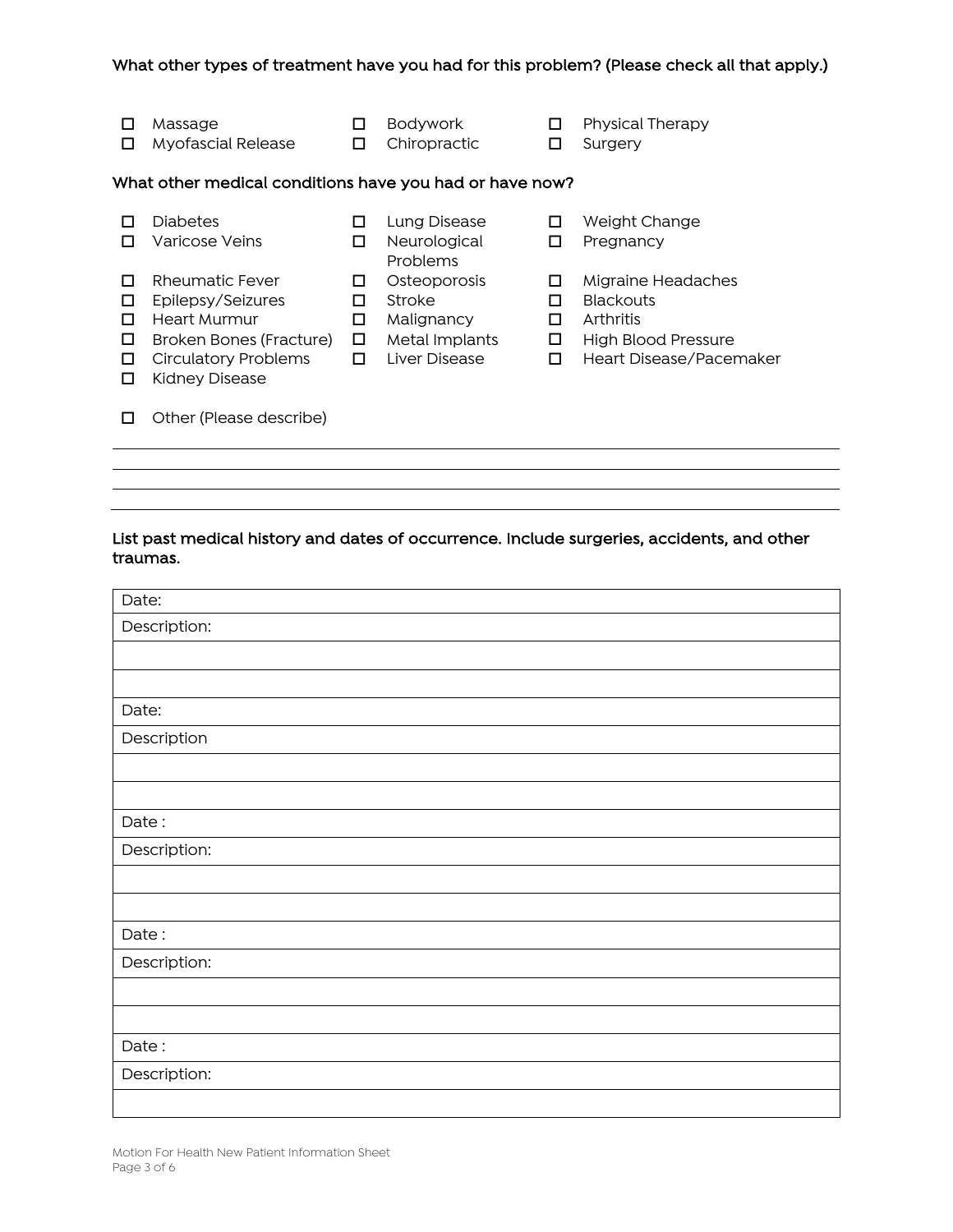List ALL medications which you are currently taking, the condition for which you are using them, the dose, and their effectiveness. Please include non-prescription supplements, vitamins, and herbal and homeopathic remedies.

| Medication | For Treatment Of | Dose/Amount<br>per Day | Effectiveness |
|------------|------------------|------------------------|---------------|
|            |                  |                        |               |
|            |                  |                        |               |
|            |                  |                        |               |
|            |                  |                        |               |
|            |                  |                        |               |
|            |                  |                        |               |
|            |                  |                        |               |
|            |                  |                        |               |
|            |                  |                        |               |
|            |                  |                        |               |
|            |                  |                        |               |

| Do you smoke currently?                  | □ No<br>Yes                                                                                                                                     |
|------------------------------------------|-------------------------------------------------------------------------------------------------------------------------------------------------|
|                                          | If "Yes", how many cigarettes per day? _________<br>If "Yes", would you like to quit? $\Box$ Yes $\Box$ No                                      |
| Have you smoked in the past and<br>quit? | $\Box$ No<br>$\square$ Yes                                                                                                                      |
|                                          | If "Yes", how many cigarettes per day? _________<br>If "Yes", how many years did you smoke? ______<br>If "Yes", when did you quit? (MM/DD/YEAR) |

| Is there a chance you may be | Yes | $\Box$ No |
|------------------------------|-----|-----------|
| pregnant at this time?       |     |           |

| Do you engage in regular exercise? | $\Box$ Yes $\Box$ No |           |                          |
|------------------------------------|----------------------|-----------|--------------------------|
| If "Yes", what type of exercise:   |                      |           |                          |
|                                    |                      |           | How often? ____ X a Week |
|                                    |                      |           | How often? X a Week      |
|                                    |                      |           | How often? ___ X a Week  |
|                                    |                      |           | How often? ___ X a Week  |
| Are you able to exercise now?      | ∃ Yes                | $\Box$ No |                          |

| Do you have discomfort, shortness<br>of breath, or pain with exercise? | $\Box$ Yes<br>$\Box$ No                                                                            |
|------------------------------------------------------------------------|----------------------------------------------------------------------------------------------------|
| If "Yes", please describe:                                             |                                                                                                    |
| In general, how would you rate your<br>lifestyle?                      | $\Box$ Very Active $\Box$ Somewhat Active<br>□ Average<br>$\Box$ Somewhat Inactive $\Box$ Inactive |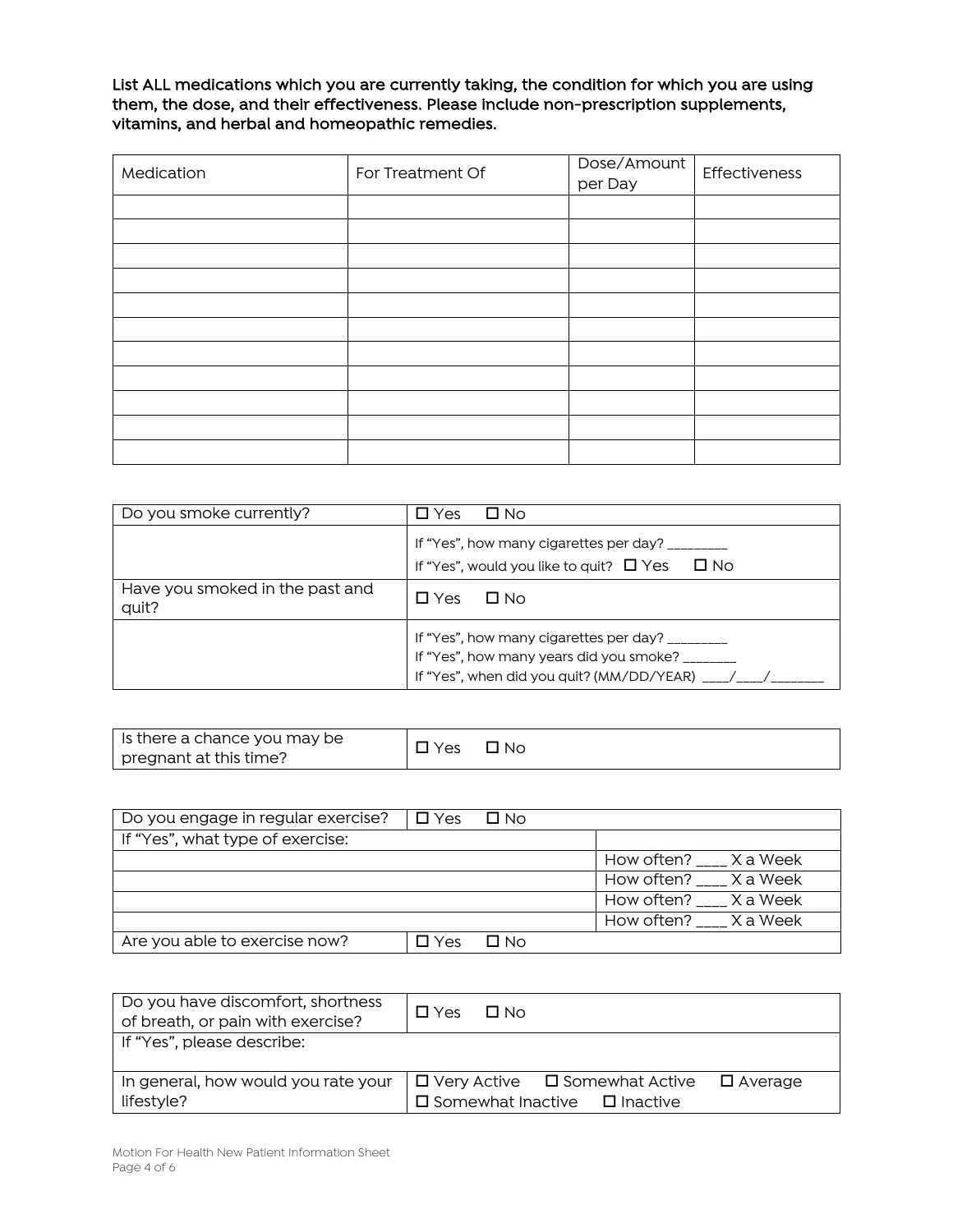#### If sleep is a problem, please answer these questions:

| Do you have trouble falling asleep?                  | $\Box$ No<br>$\Box$ Yes |
|------------------------------------------------------|-------------------------|
| Is your sleep restful?                               | $\Box$ Yes<br>$\Box$ No |
| Do find it difficult to lie down?                    | — □ No<br>$\Box$ Yes    |
| Do you find it difficult to change positions in bed? | $\Box$ No<br>□ Yes      |
| How many times do you wake in the night?             |                         |
| How long before you fall back asleep?                |                         |

## List all the tasks/activities that you want to do but have difficulty performing, and your tolerance (in minutes/hours) or if you can no longer perform them.

| Task/Activity | How many<br>Minutes/Hours can<br>you tolerate | Can no longer<br>perform |
|---------------|-----------------------------------------------|--------------------------|
|               |                                               |                          |
|               |                                               |                          |
|               |                                               |                          |
|               |                                               |                          |
|               |                                               |                          |
|               |                                               |                          |

| minutes before needing to rest<br>I walk for I               |            |           |  |  |
|--------------------------------------------------------------|------------|-----------|--|--|
| minutes before needing to sit<br>I stand for                 |            |           |  |  |
| minutes before needing to change positions/get up<br>sit for |            |           |  |  |
| Do you have trouble getting up from a chair?                 | $\Box$ Yes | $\Box$ No |  |  |
| Do you have trouble putting on your shoes and<br>socks?      | $\Box$ Yes | $\Box$ No |  |  |
| Do you have difficulty climbing stairs                       | ∏ Yes      | Π No      |  |  |

## YOUR GOALS Please list all the tasks/activities that you would like to do as a result of therapy.

| Task/Activity | Duration/How Often | By When |
|---------------|--------------------|---------|
|               |                    |         |
|               |                    |         |
|               |                    |         |
|               |                    |         |
|               |                    |         |
|               |                    |         |
|               |                    |         |
|               |                    |         |